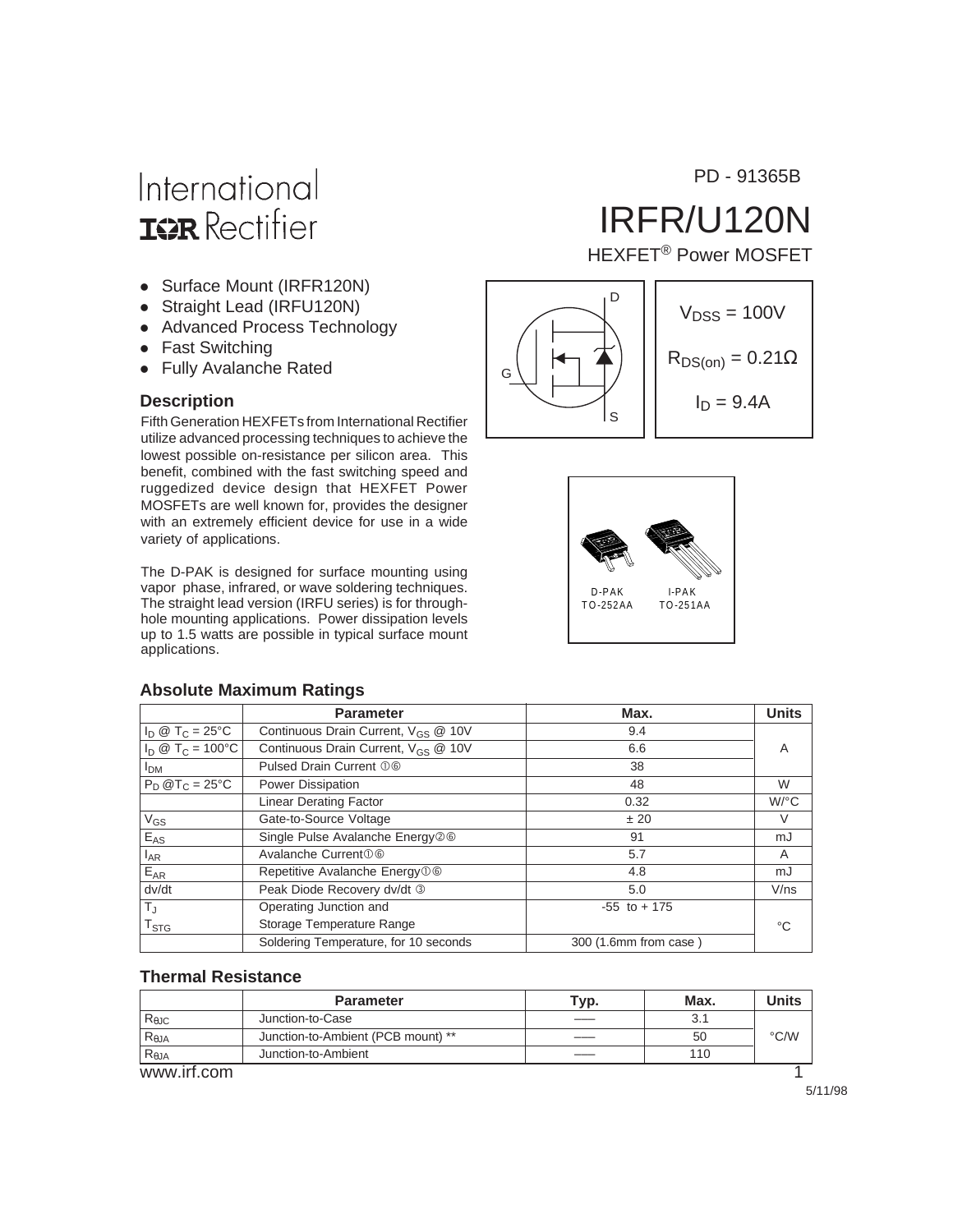#### Electrical Characteristics @ T<sub>J</sub> = 25°C (unless otherwise specified)

|                                        | <b>Parameter</b>                     | Min. | Typ. | Max.   | <b>Units</b> | <b>Conditions</b>                                     |
|----------------------------------------|--------------------------------------|------|------|--------|--------------|-------------------------------------------------------|
| $V_{(BR)DSS}$                          | Drain-to-Source Breakdown Voltage    | 100  |      |        | V            | $V_{GS} = 0V$ , $I_D = 250 \mu A$                     |
| $\Delta V_{(BR)DSS}/\Delta T_J$        | Breakdown Voltage Temp. Coefficient  |      | 0.12 |        | $V$ /°C      | Reference to $25^{\circ}$ C, $I_D = 1 \text{mA}$      |
| $R_{DS(on)}$                           | Static Drain-to-Source On-Resistance |      |      | 0.21   |              | $V_{GS} = 10V$ , $I_D = 5.6A$ $\circledcirc$          |
| $V_{GS(th)}$                           | Gate Threshold Voltage               | 2.0  |      | 4.0    | $\vee$       | $V_{DS} = V_{GS}$ , $I_D = 250 \mu A$                 |
| $g_{fs}$                               | Forward Transconductance             | 2.7  |      |        | S            | $V_{DS} = 25V$ , $I_D = 5.7A$                         |
| <b>I</b> <sub>DSS</sub>                | Drain-to-Source Leakage Current      |      |      | 25     | μA           | $V_{DS} = 100V$ , $V_{GS} = 0V$                       |
|                                        |                                      |      |      | 250    |              | $V_{DS} = 80V$ , $V_{GS} = 0V$ , $T_J = 150^{\circ}C$ |
|                                        | Gate-to-Source Forward Leakage       |      |      | 100    | nA           | $V_{GS} = 20V$                                        |
| I <sub>GSS</sub>                       | Gate-to-Source Reverse Leakage       |      |      | $-100$ |              | $V_{GS} = -20V$                                       |
| $Q_g$                                  | <b>Total Gate Charge</b>             |      |      | 25     |              | $I_D = 5.7A$                                          |
| $Q_{gs}$                               | Gate-to-Source Charge                |      |      | 4.8    | nC           | $V_{DS} = 80V$                                        |
| $\mathsf{Q}_{\underline{\mathsf{gd}}}$ | Gate-to-Drain ("Miller") Charge      |      |      | 11     |              | $V_{GS}$ = 10V, See Fig. 6 and 13 $\circledcirc$      |
| $t_{d(on)}$                            | Turn-On Delay Time                   |      | 4.5  |        |              | $V_{DD} = 50V$                                        |
| $\mathfrak{t}_{\mathsf{r}}$            | <b>Rise Time</b>                     |      | 23   |        | ns           | $I_D = 5.7A$                                          |
| $t_{d(off)}$                           | Turn-Off Delay Time                  |      | 32   |        |              | $R_G = 22\Omega$                                      |
| $t_{\rm f}$                            | Fall Time                            |      | 23   |        |              | $R_D = 8.6\Omega$ , See Fig. 10 $\oplus \oplus$       |
| $L_{D}$                                | Internal Drain Inductance            |      | 4.5  |        | nH           | Between lead,                                         |
|                                        |                                      |      |      |        |              | 6mm (0.25in.)                                         |
| $L_{S}$                                | Internal Source Inductance           |      | 7.5  |        |              | from package                                          |
|                                        |                                      |      |      |        |              | and center of die contact <sup>®</sup>                |
| C <sub>iss</sub>                       | Input Capacitance                    |      | 330  |        |              | $V_{GS} = 0V$                                         |
| $C_{\text{oss}}$                       | Output Capacitance                   |      | 92   |        | pF           | $V_{DS} = 25V$                                        |
| C <sub>rss</sub>                       | Reverse Transfer Capacitance         |      | 54   |        |              | $f = 1.0$ MHz, See Fig. 5 $\circledcirc$              |

#### **Source-Drain Ratings and Characteristics**

|                       | <b>Parameter</b>                 | Min.                                                                      |     | Typ. Max. | <b>Units</b> | <b>Conditions</b>                                                     |
|-----------------------|----------------------------------|---------------------------------------------------------------------------|-----|-----------|--------------|-----------------------------------------------------------------------|
| ls                    | <b>Continuous Source Current</b> |                                                                           |     | 9.4       |              | MOSFET symbol                                                         |
|                       | (Body Diode)                     |                                                                           |     |           | A            | showing the                                                           |
| <sub>ISM</sub>        | <b>Pulsed Source Current</b>     |                                                                           |     |           |              | integral reverse<br>G                                                 |
|                       | (Body Diode) 06                  |                                                                           |     | 38        |              | p-n junction diode.                                                   |
| <b>V<sub>SD</sub></b> | Diode Forward Voltage            |                                                                           |     | 1.3       | V            | $T_{\rm J}$ = 25°C, $I_{\rm S}$ = 5.5A, $V_{\rm GS}$ = 0V $\circledA$ |
| $t_{rr}$              | <b>Reverse Recovery Time</b>     |                                                                           | 99  | 150       | ns           | $T_{\rm J} = 25^{\circ}$ C, I <sub>F</sub> = 5.7A                     |
| $Q_{rr}$              | Reverse RecoveryCharge           |                                                                           | 390 | 580       | nC           | $di/dt = 100A/\mu s \oplus 0$                                         |
| t <sub>on</sub>       | Forward Turn-On Time             | Intrinsic turn-on time is negligible (turn-on is dominated by $L_S+L_D$ ) |     |           |              |                                                                       |

#### **Notes:**

- Repetitive rating; pulse width limited by max. junction temperature. ( See fig. 11 )
- $\textcircled{2}$  V<sub>DD</sub> = 25V, starting T<sub>J</sub> = 25°C, L = 4.7mH  $R_G = 25\Omega$ ,  $I_{AS} = 5.7$ A. (See Figure 12)

Pulse width ≤ 300µs; duty cycle ≤ 2%

- This is applied for I-PAK, Ls of D-PAK is measured between lead and center of die contact
- ISD ≤ 5.7A, di/dt ≤ 240A/µs, VDD ≤V(BR)DSS, Uses IRF520N data and test conditions  $T_J \leq 175^{\circ}$ C
	-

\*\* When mounted on 1" square PCB (FR-4 or G-10 Material ) .

For recommended footprint and soldering techniques refer to application note #AN-994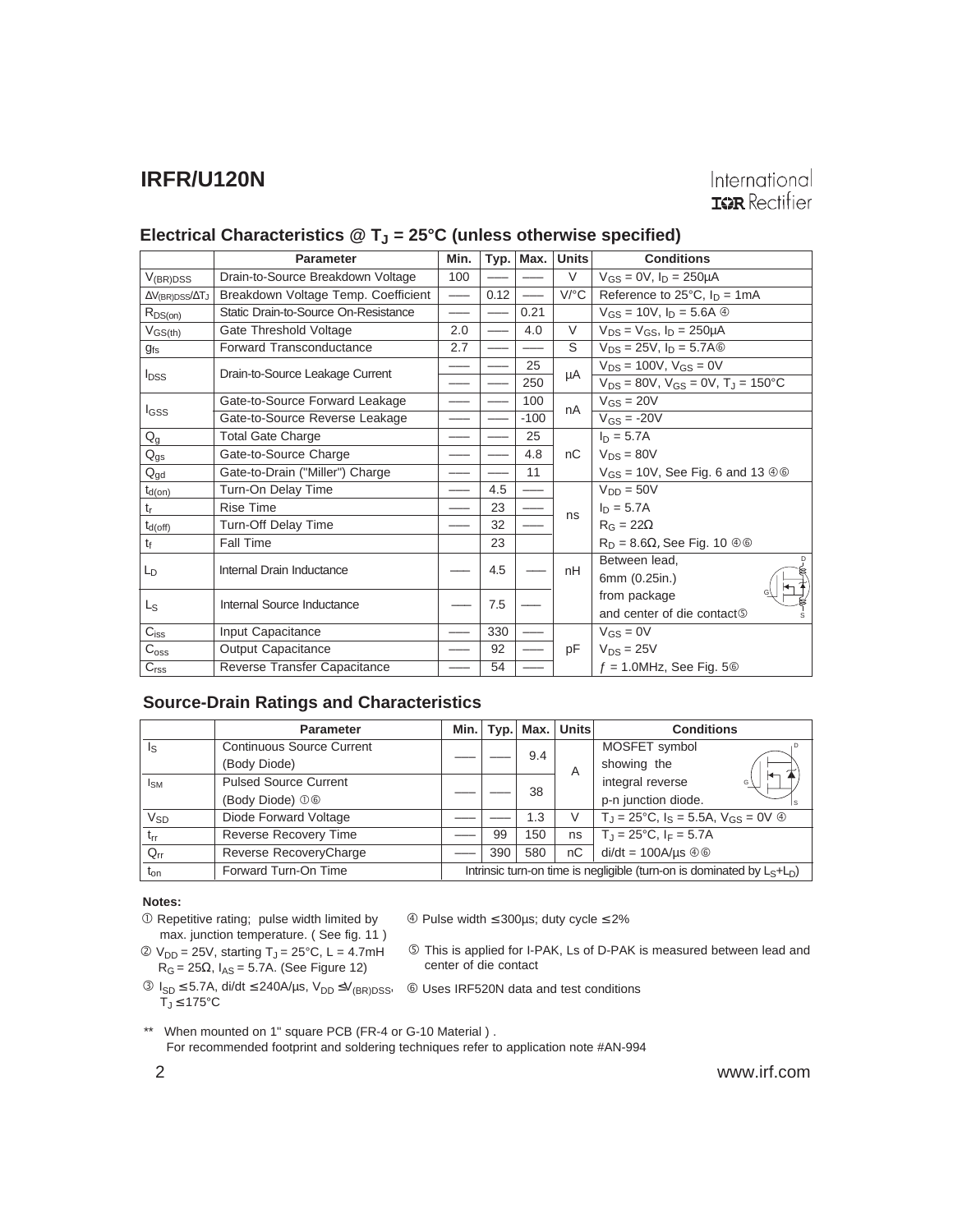#### International **IGR** Rectifier





**Fig 1.** Typical Output Characteristics **Fig 2.** Typical Output Characteristics



**Fig 3.** Typical Transfer Characteristics **Fig 4.** Normalized On-Resistance

Vs. Temperature

www.irf.com 3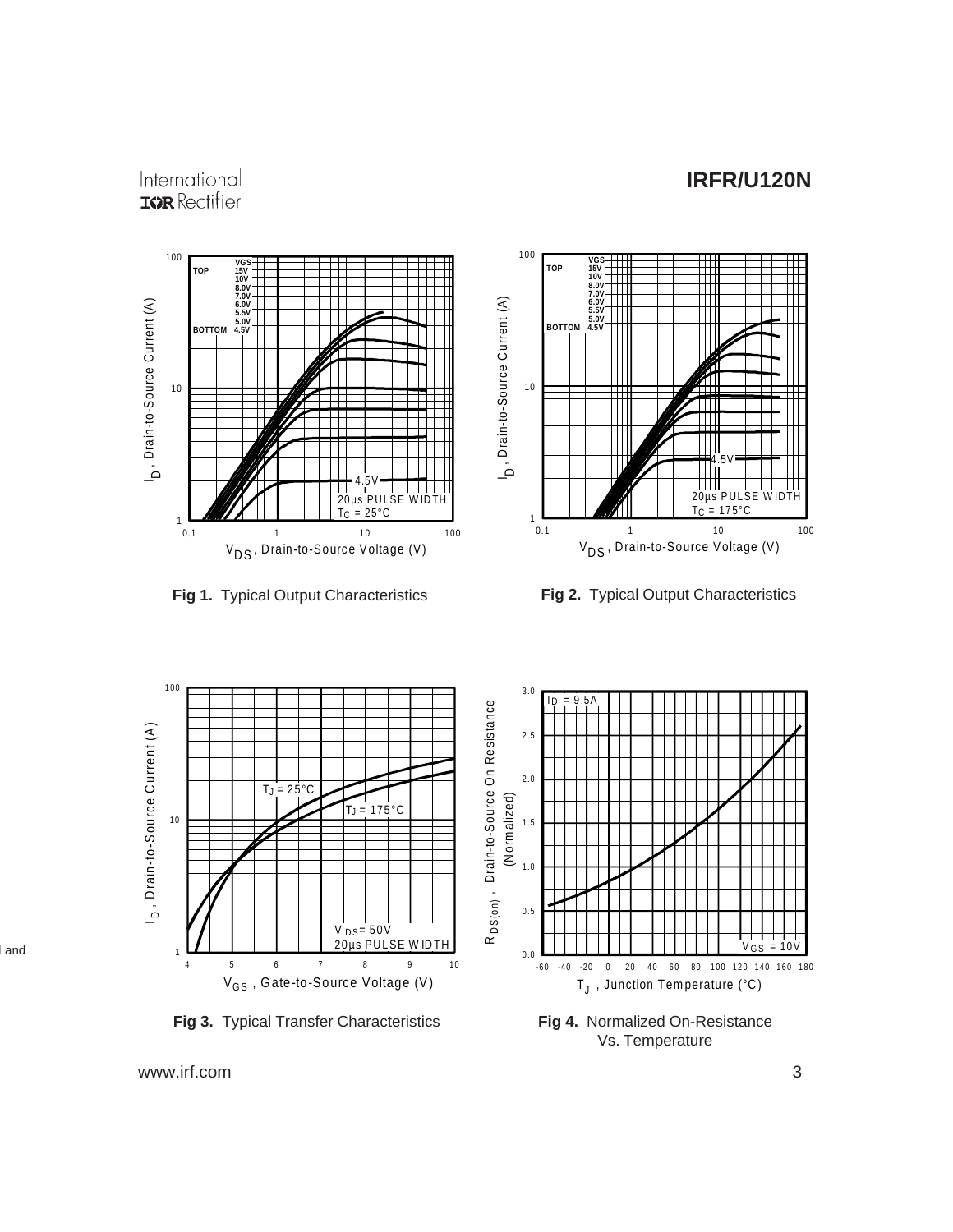International **IGR** Rectifier



**Fig 8.** Maximum Safe Operating Area

4 www.irf.com

Forward Voltage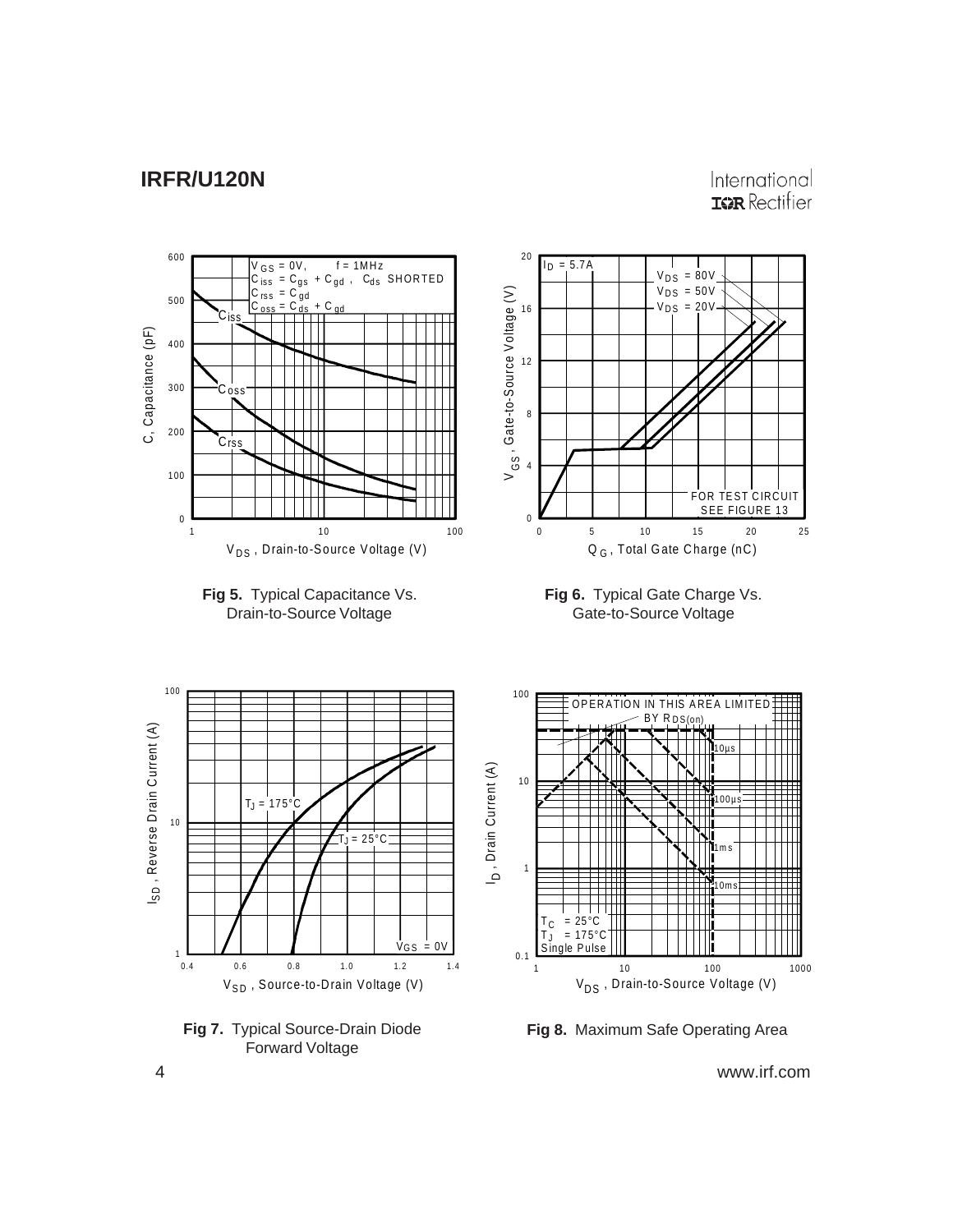### International **IGR** Rectifier







**Fig 10a.** Switching Time Test Circuit



**Fig 10b.** Switching Time Waveforms



**Fig 11.** Maximum Effective Transient Thermal Impedance, Junction-to-Case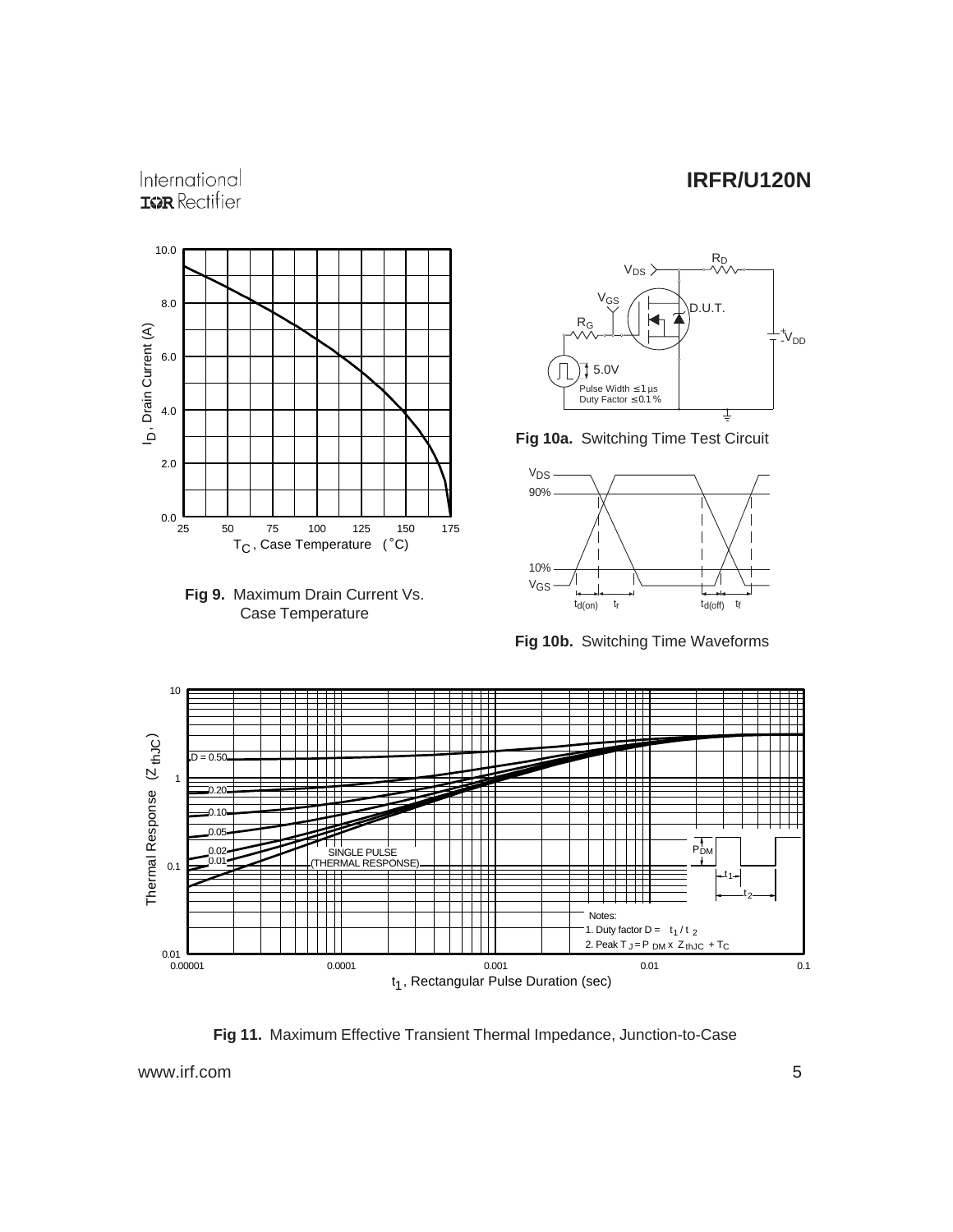### International **IGR** Rectifier



**Fig 12a.** Unclamped Inductive Test Circuit



**Fig 12b.** Unclamped Inductive Waveforms



**Fig 13a.** Basic Gate Charge Waveform **Fig 13b.** Gate Charge Test Circuit



**Fig 12c.** Maximum Avalanche Energy Vs. Drain Current

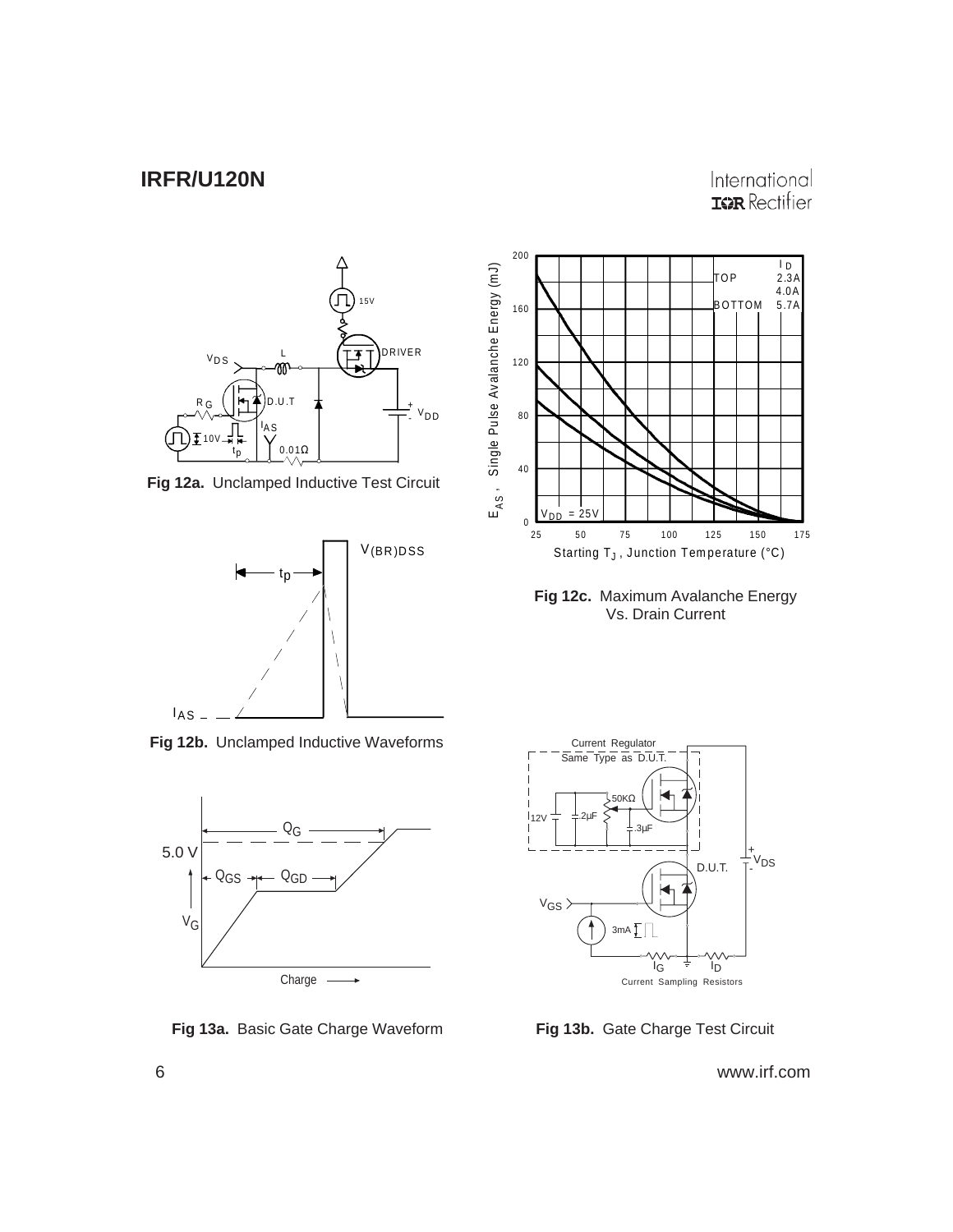

#### **Peak Diode Recovery dv/dt Test Circuit**

 $*$   $V_{GS}$  = 5V for Logic Level Devices

**Fig 14.** For N-Channel HEXFETS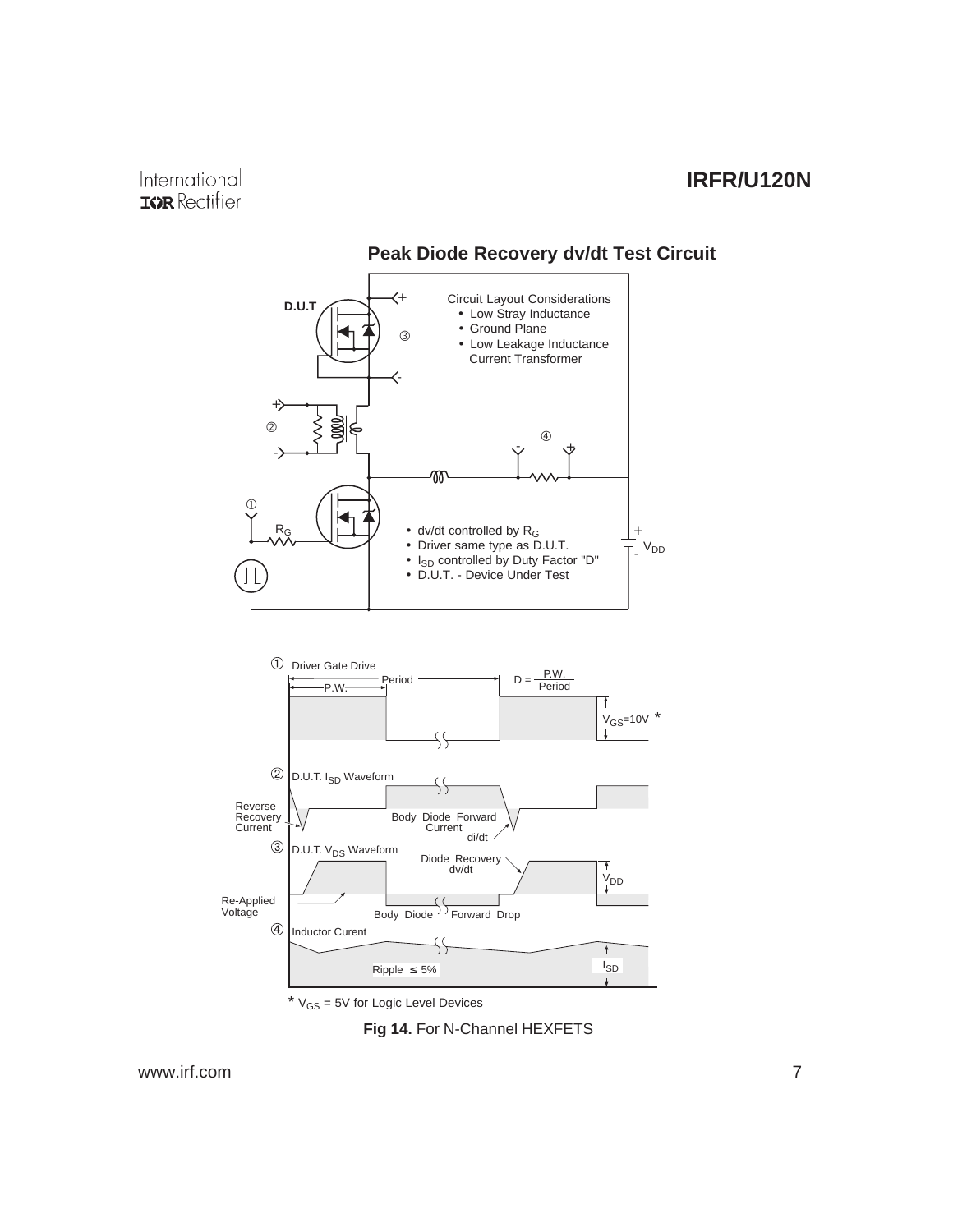# Package Outline

#### **TO-252AA Outline**

Dimensions are shown in millimeters (inches)



#### SOLDER DIP MAX. +0.16 (.006).

# **TO-252AA (D-PARK)** Part Marking Information

EXAMPLE : THIS IS AN IRFR120 WITH ASSEMBLY<br>LOT CODE 9U1P INTERNATIONAL FIRST PORTION RECTIFIER IRFR OF PART NUMBER LOGO **10R** 120 9U 1P U ASSEMBLY SECOND PORTION LOT CODE OF PART NUMBER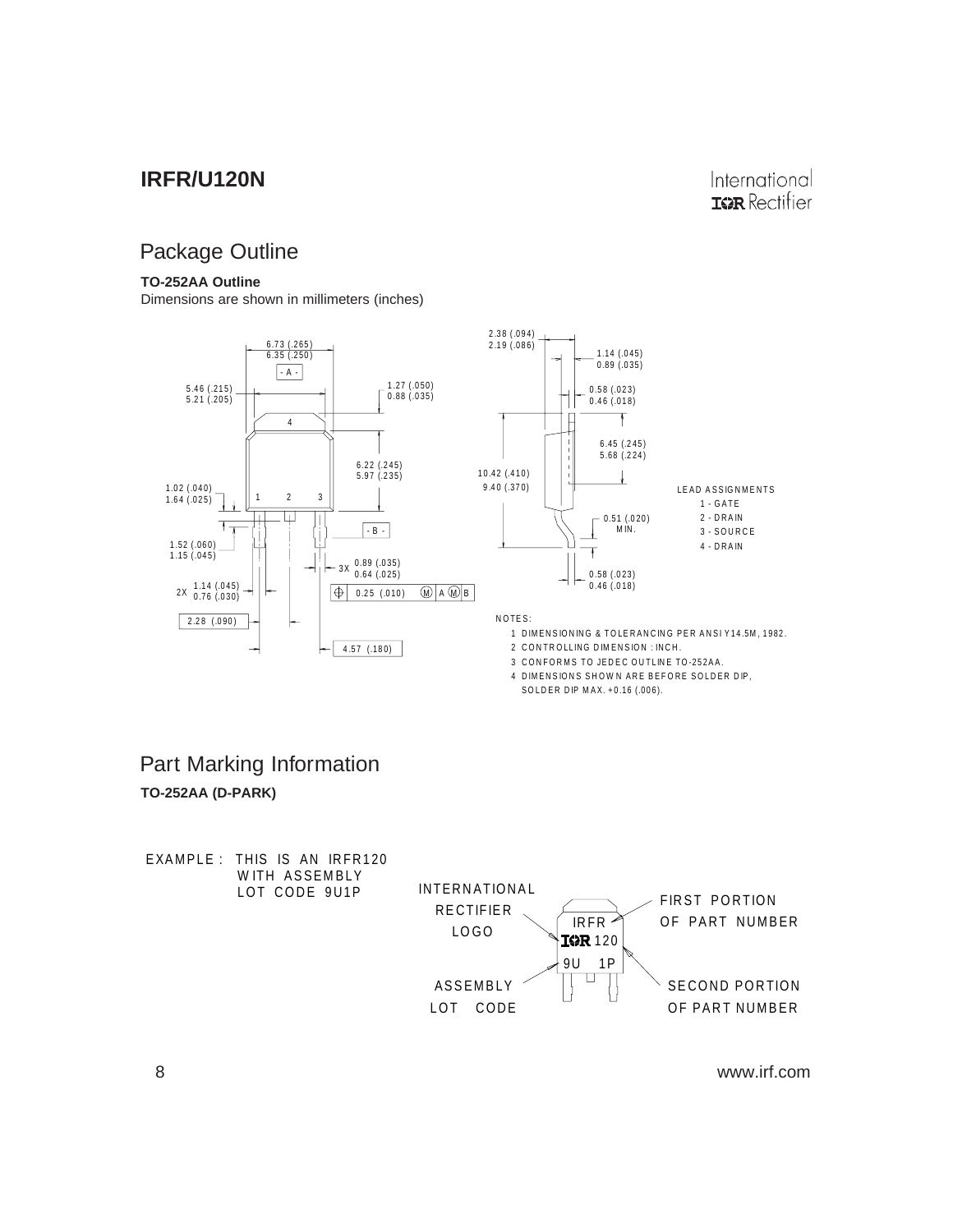#### International **IGR** Rectifier

# Package Outline

#### **TO-251AA Outline**

Dimensions are shown in millimeters (inches)



### **TO-251AA (I-PARK)** Part Marking Information